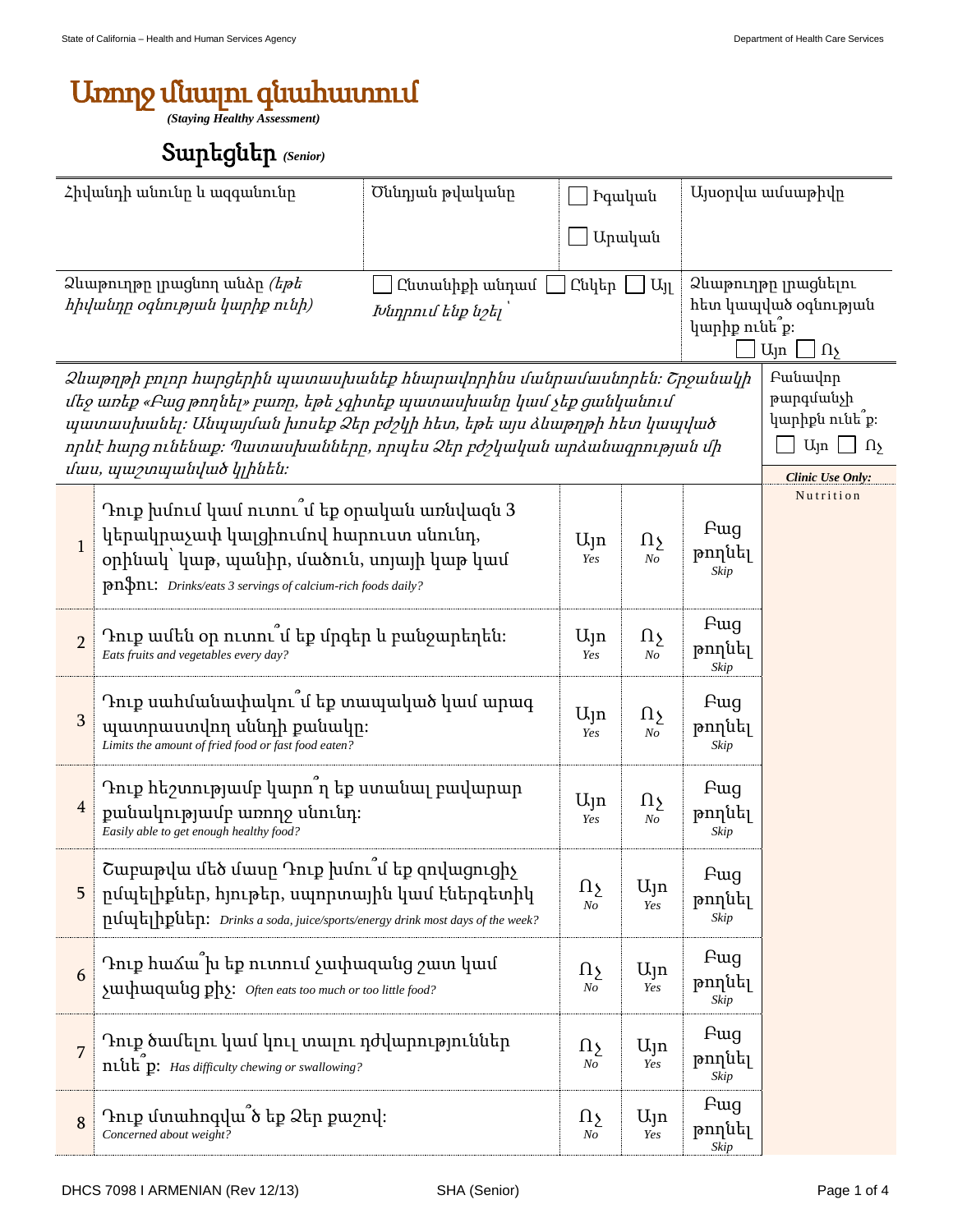|              | Արդյո՞ք օրական կես ժամ Դուք մարզվու՞մ եք կամ                                                                                                                              |                            |                            |                               | Physical Activity |
|--------------|---------------------------------------------------------------------------------------------------------------------------------------------------------------------------|----------------------------|----------------------------|-------------------------------|-------------------|
| $\mathbf{Q}$ | քայլում, պարտիզպանություն անում, զբաղվում<br>$ nnn$ .<br>Exercises or spends time doing moderate activities for at least 1/2 hour a day?                                  | $U_{\vert}$ n<br>Yes       | $\Omega$<br>N <sub>O</sub> | Fwg<br>թողնել<br>Skip         |                   |
| 10           | Դուք Ձեզ ապահո՞վ եք զգում Ձեր ապրած վայրում։<br>Feels safe where she/he lives?                                                                                            |                            | Ωչ<br>N <sub>O</sub>       | <b>F</b> ug<br>թողնել<br>Skip | Safety            |
| 11           | Դուք հաձա՞խ եք դժվարություններ ունենում Ձեր<br>դեղամիջոցների ընդունմանը հետևելու գործում։<br>Often has trouble keeping track of medicines?                                |                            | $U_{\vert}$ n<br>Yes       | Fwg<br>թողնել<br>Skip         |                   |
| 12           | Ձեր ընտանիքի անդամները կամ ընկերները<br>մտահոգվա՞ծ են մեքենա վարելու Ձեր<br>luunnnnnpuuufp: Family members/friends worried about her/his driving?                         |                            | $U_{1}$ n<br>Yes           | Fwg<br>թողնել<br>Skip         |                   |
| 13           | Վերջերս Դուք ավտոմեքենայի վթարի ենթարկվե՞լ<br>tip: Had any car accidents lately?                                                                                          | $\Omega$<br>N <sub>O</sub> | $U_{1}$<br>Yes             | Pug<br>թողնել<br>Skip         |                   |
| 14           | Դուք ժամանակ առ ժամանակ ընկնու՞մ եք և Ձեզ<br>վնասում կամ ունենու՞մ եք ոտքի կանգնելու<br>դժվարություններ։<br>Sometimes falls and hurts self, or has difficulty getting up? |                            | $U_{\vert}$ n<br>Yes       | Pug<br>թողնել<br>Skip         |                   |
| 15           | Վերջի տարվա ընթացքում Ձեզ ինչ-որ մեկը խփել,<br>ապտակել, ոտքով հարվածել, ֆիզիկապես վնասե՞լ է։<br>Been hit, slapped, kicked, or physically hurt by someone in past year?    |                            | Ujn<br>Yes                 | Fwg<br>թողնել<br>Skip         |                   |
| 16           | Դուք Ձեր տանը կամ բնակարանում պահու՞մ եք<br>hpuiguul: Keeps a gun in house or place where she/he lives?                                                                   | $\Omega$<br>$N o$          | $U_{\parallel}$ n<br>Yes   | <b>F</b> ug<br>թողնել<br>Skip |                   |
| 17           | Դուք ամեն օր խոզանակով և ատամնաբուժական<br>ptind umpni u tp wunwulutinn: Brushes and flosses teeth daily?                                                                 | $U_{\vert n}$<br>Yes       | $\Omega$<br>(No)           | Pug<br>թողնել<br>Skip         | Dental Health     |
| 18           | Դուք հաձա՞խ եք ունենում տխրության,<br>hnւսահատության, ջղայնության կամ տագնապի<br>qquigniuf: Often feels sad, hopeless, angry, or worried?                                 | $\Omega$<br>$N_{O}$        | Ujn<br>Yes                 | <b>F</b> ug<br>թողնել<br>Skip | Mental Health     |
| 19           | Դուք հաձա՜խ եք ունենում քնելու հետ կապված<br>hiunhputin: Often has trouble sleeping?                                                                                      | $\Omega$<br>$N_{O}$        | $U_{\parallel}$ n<br>Yes   | <b>F</b> ug<br>թողնել<br>Skip |                   |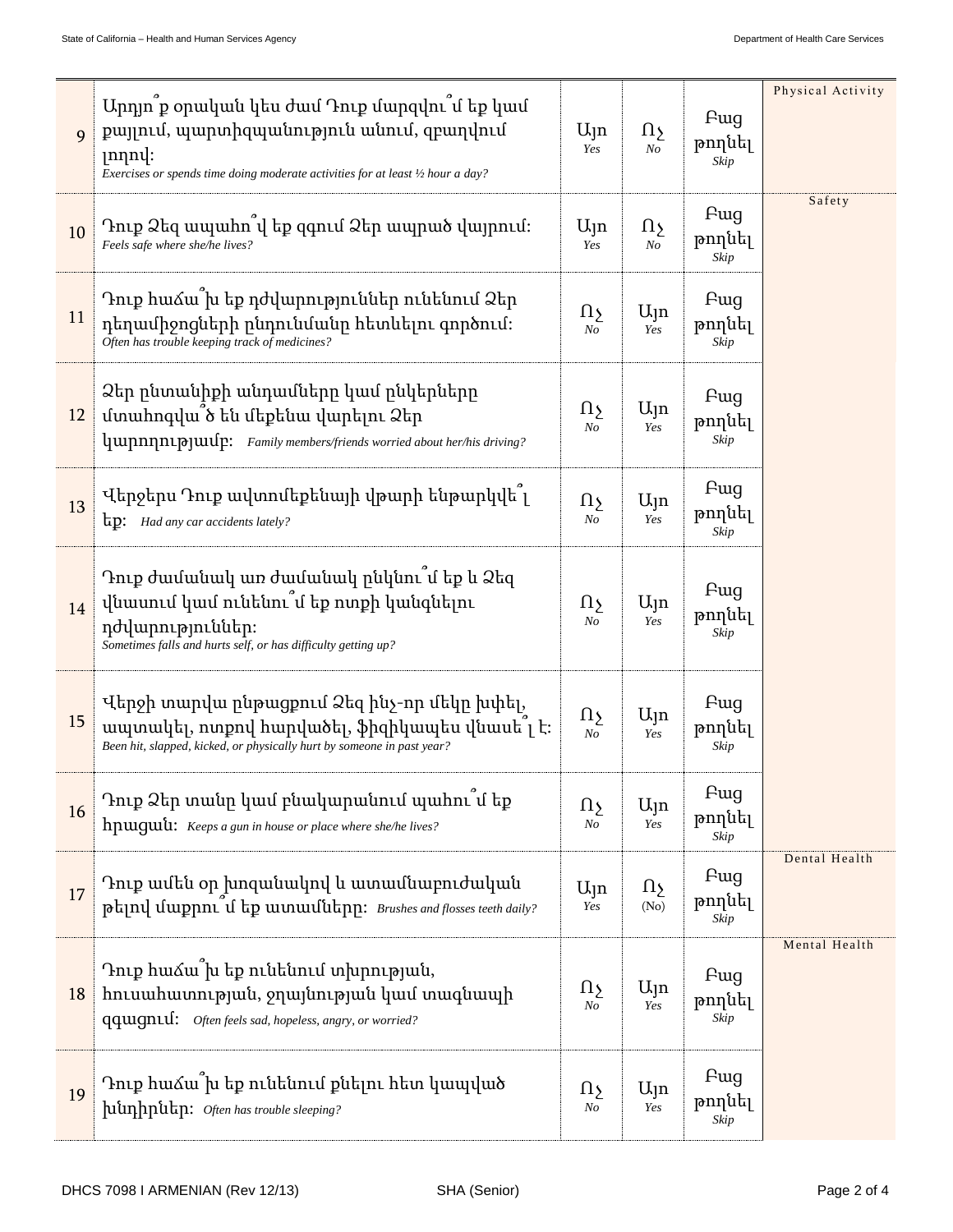| 20 | Դուք կամ այլ մարդիք կարծու՞մ եք, որ հիշողության<br>հետ կապված խնդիրներ ունեք։<br>Thinks or others think that she/he is having trouble remembering things?                                                                         | Ωչ<br>No                   | $U_{1}$<br>Yes           | <b>F</b> ug<br>թողնել<br>Skip |                               |
|----|-----------------------------------------------------------------------------------------------------------------------------------------------------------------------------------------------------------------------------------|----------------------------|--------------------------|-------------------------------|-------------------------------|
| 21 | Դուք ծխու՞մ կամ ծամու՞մ եք ծխախոտ։<br>Smokes or chews tobacco?                                                                                                                                                                    | Ωչ<br>No                   | $U_{\parallel}$ n<br>Yes | Fwg<br>թողնել<br>Skip         | Alcohol, Tobacco,<br>Drug Use |
| 22 | Ձեր ընկերները կամ ընտանիքի անդամները ծխու՞մ<br>են Ձեր տանը կամ բնակարանում։<br>Friends/family members smoke in house or place where she/he lives?                                                                                 | Ωչ<br>No                   | $U_{\parallel}$ n<br>Yes | Pug<br>թողնել<br>Skip         |                               |
| 23 | Անցյալ տարվա ընթացքում Դուք խմե՞լ եք 4 կամ<br>ավել բաժակ ալկոհոլային խմիչք մեկ օրում։<br>In the past year, had 4 or more alcohol drinks in one day?                                                                               | Ωչ<br>N <sub>O</sub>       | $U_{1}$<br>Yes           | <b>F</b> ug<br>թողնել<br>Skip |                               |
| 24 | Դուք օգտագործու՞մ եք թմրադեղեր կամ<br>դեղամիջոցներ՝ քնելու, հանգստանալու,<br>հանդարտվելու, ավելի լավ զգալու կամ նիհարելու<br>$h$ wudup:<br>Uses any drugs/medicines to help sleep, relax, calm down, feel better, or lose weight? | $\Omega$<br>N <sub>O</sub> | $U_{\parallel}$ n<br>Yes | Pug<br>թողնել<br>Skip         |                               |
| 25 | Կարծու՞մ եք արդյոք, որ Դուք կամ Ձեր զուգրնկերը<br>կարող եք ունենալ սեռական ձանապարհով<br>փոխանցվող վարակ, օրինակ՝ խլամիդիա, գոնորեա,<br>սեռական գորտնուկներ և այլն։<br>Thinks she/he or partner could have an STI?                |                            | $U_{\parallel}$ n<br>Yes | Fwg<br>թողնել<br>Skip         | Sexual Issues                 |
| 26 | Վերջի տարվա ընթացքում Դուք կամ Ձեր<br>զուգրնկեր(ներ)ը սեռական հարաբերություններ<br>ունեցել եք այլ մարդկանց հետ։<br>She/he or partner(s) had sex with other people in the past year?                                               | Ωչ<br>No                   | $U_{\parallel}$ n<br>Yes | <b>F</b> ug<br>թողնել<br>Skip |                               |
| 27 | Վերջի տարվա ընթացքում Դուք կամ Ձեր<br>զուգրնկեր(ներ)ը սեռական հարաբերություններ<br>ունեցե <sup>1</sup> եք առանց պապանակի։<br>She/he or your partner(s) had sex without a condom in the past year?                                 | Ωչ<br>No                   | $U_{\parallel}$ n<br>Yes | Pug<br>թողնել<br>Skip         |                               |
| 28 | Ձեզ երբևիցե բռնի կերպով կամ ձնշումներով<br>պարտադրե՞լ են սեռական հարաբերություններ<br>ntutium: Ever been forced or pressured to have sex?                                                                                         | Ωչ<br>No                   | $U_{\parallel}$ n<br>Yes | Fwg<br>թողնել<br>Skip         |                               |